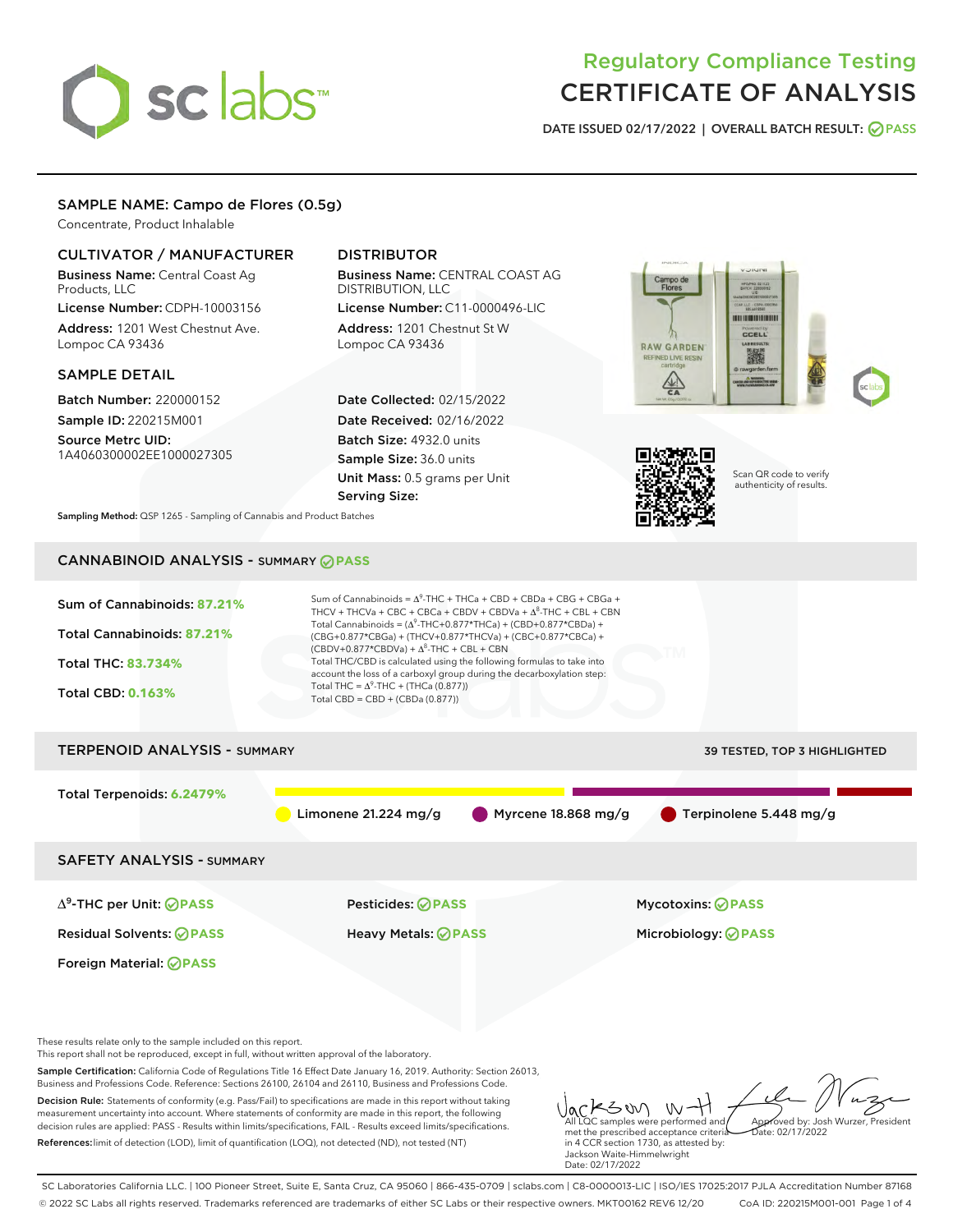



CAMPO DE FLORES (0.5G) | DATE ISSUED 02/17/2022 | OVERALL BATCH RESULT:  $\bigcirc$  PASS

#### CANNABINOID TEST RESULTS - 02/17/2022 2 PASS

Tested by high-performance liquid chromatography with diode-array detection (HPLC-DAD). **Method:** QSP 1157 - Analysis of Cannabinoids by HPLC-DAD

#### TOTAL CANNABINOIDS: **87.21%**

Total Cannabinoids (Total THC) + (Total CBD) + (Total CBG) + (Total THCV) + (Total CBC) +  $(Total CBDV) +  $\Delta^8$ -THC + CBL + CBN$ 

TOTAL THC: **83.734%** Total THC (Δ<sup>9</sup>-THC+0.877\*THCa)

TOTAL CBD: **0.163%**

Total CBD (CBD+0.877\*CBDa)

TOTAL CBG: 2.562% Total CBG (CBG+0.877\*CBGa)

TOTAL THCV: 0.46% Total THCV (THCV+0.877\*THCVa)

TOTAL CBC: ND Total CBC (CBC+0.877\*CBCa)

TOTAL CBDV: ND Total CBDV (CBDV+0.877\*CBDVa)

| <b>COMPOUND</b>  | LOD/LOQ<br>(mg/g)          | <b>MEASUREMENT</b><br><b>UNCERTAINTY</b><br>(mg/g) | <b>RESULT</b><br>(mg/g) | <b>RESULT</b><br>(%) |
|------------------|----------------------------|----------------------------------------------------|-------------------------|----------------------|
| $\Lambda^9$ -THC | 0.06/0.26                  | ±22.441                                            | 837.34                  | 83.734               |
| <b>CBG</b>       | 0.06/0.19                  | ±0.787                                             | 25.62                   | 2.562                |
| <b>THCV</b>      | 0.1/0.2                    | ±0.18                                              | 4.6                     | 0.46                 |
| <b>CBN</b>       | 0.1/0.3                    | ±0.15                                              | 2.9                     | 0.29                 |
| <b>CBD</b>       | 0.07/0.29                  | ±0.059                                             | 1.63                    | 0.163                |
| $\Delta^8$ -THC  | 0.1/0.4                    | N/A                                                | <b>ND</b>               | <b>ND</b>            |
| <b>THCa</b>      | 0.05 / 0.14                | N/A                                                | <b>ND</b>               | <b>ND</b>            |
| <b>THCVa</b>     | 0.07 / 0.20                | N/A                                                | <b>ND</b>               | <b>ND</b>            |
| <b>CBDa</b>      | 0.02/0.19                  | N/A                                                | <b>ND</b>               | <b>ND</b>            |
| <b>CBDV</b>      | 0.04 / 0.15                | N/A                                                | <b>ND</b>               | <b>ND</b>            |
| <b>CBDVa</b>     | 0.03/0.53                  | N/A                                                | <b>ND</b>               | <b>ND</b>            |
| <b>CBGa</b>      | 0.1 / 0.2                  | N/A                                                | <b>ND</b>               | <b>ND</b>            |
| <b>CBL</b>       | 0.06 / 0.24                | N/A                                                | <b>ND</b>               | <b>ND</b>            |
| <b>CBC</b>       | 0.2 / 0.5                  | N/A                                                | <b>ND</b>               | <b>ND</b>            |
| <b>CBCa</b>      | 0.07 / 0.28                | N/A                                                | <b>ND</b>               | <b>ND</b>            |
|                  | <b>SUM OF CANNABINOIDS</b> |                                                    | 872.1 mg/g              | 87.21%               |

#### **UNIT MASS: 0.5 grams per Unit**

| $\Delta^9$ -THC per Unit              | 1100 per-package limit | 418.67 mg/unit  | <b>PASS</b> |
|---------------------------------------|------------------------|-----------------|-------------|
| <b>Total THC per Unit</b>             |                        | 418.67 mg/unit  |             |
| <b>CBD per Unit</b>                   |                        | $0.82$ mg/unit  |             |
| <b>Total CBD per Unit</b>             |                        | $0.82$ mg/unit  |             |
| Sum of Cannabinoids<br>per Unit       |                        | 436.0 mg/unit   |             |
| <b>Total Cannabinoids</b><br>per Unit |                        | $436.0$ mg/unit |             |

| <b>COMPOUND</b>           | LOD/LOQ<br>(mg/g) | <b>MEASUREMENT</b><br><b>UNCERTAINTY</b><br>(mg/g) | <b>RESULT</b><br>(mg/g)                         | <b>RESULT</b><br>(%) |
|---------------------------|-------------------|----------------------------------------------------|-------------------------------------------------|----------------------|
| Limonene                  | 0.005 / 0.016     | ±0.2356                                            | 21.224                                          | 2.1224               |
| Myrcene                   | 0.008 / 0.025     | ±0.1887                                            | 18.868                                          | 1.8868               |
| Terpinolene               | 0.008 / 0.026     | ±0.0866                                            | 5.448                                           | 0.5448               |
| β-Caryophyllene           | 0.004 / 0.012     | ±0.1207                                            | 4.357                                           | 0.4357               |
| $\beta$ -Pinene           | 0.004 / 0.014     | ±0.0300                                            | 3.367                                           | 0.3367               |
| $\alpha$ -Pinene          | 0.005 / 0.017     | ±0.0170                                            | 2.530                                           | 0.2530               |
| $\alpha$ -Humulene        | 0.009/0.029       | ±0.0310                                            | 1.242                                           | 0.1242               |
| Linalool                  | 0.009 / 0.032     | ±0.0355                                            | 1.200                                           | 0.1200               |
| Fenchol                   | 0.010 / 0.034     | ±0.0285                                            | 0.948                                           | 0.0948               |
| β-Ocimene                 | 0.006 / 0.020     | ±0.0215                                            | 0.859                                           | 0.0859               |
| Terpineol                 | 0.009 / 0.031     | ±0.0221                                            | 0.462                                           | 0.0462               |
| Camphene                  | 0.005 / 0.015     | ±0.0032                                            | 0.352                                           | 0.0352               |
| trans- $\beta$ -Farnesene | 0.008 / 0.025     | ±0.0075                                            | 0.271                                           | 0.0271               |
| $\alpha$ -Phellandrene    | 0.006 / 0.020     | ±0.0027                                            | 0.254                                           | 0.0254               |
| $\Lambda^3$ -Carene       | 0.005 / 0.018     | ±0.0023                                            | 0.205                                           | 0.0205               |
| $\alpha$ -Terpinene       | 0.005 / 0.017     | ±0.0022                                            | 0.186                                           | 0.0186               |
| <b>Borneol</b>            | 0.005 / 0.016     | ±0.0052                                            | 0.160                                           | 0.0160               |
| Fenchone                  | 0.009 / 0.028     | ±0.0030                                            | 0.134                                           | 0.0134               |
| $\gamma$ -Terpinene       | 0.006 / 0.018     | ±0.0016                                            | 0.122                                           | 0.0122               |
| Caryophyllene<br>Oxide    | 0.010 / 0.033     | ±0.0017                                            | 0.048                                           | 0.0048               |
| Valencene                 | 0.009 / 0.030     | ±0.0025                                            | 0.047                                           | 0.0047               |
| Nerolidol                 | 0.006 / 0.019     | ±0.0023                                            | 0.047                                           | 0.0047               |
| Citronellol               | 0.003 / 0.010     | ±0.0014                                            | 0.037                                           | 0.0037               |
| $\alpha$ -Bisabolol       | 0.008 / 0.026     | ±0.0015                                            | 0.036                                           | 0.0036               |
| Guaiol                    | 0.009 / 0.030     | ±0.0012                                            | 0.034                                           | 0.0034               |
| p-Cymene                  | 0.005 / 0.016     | ±0.0005                                            | 0.025                                           | 0.0025               |
| Nerol                     | 0.003/0.011       | ±0.0006                                            | 0.016                                           | 0.0016               |
| Sabinene Hydrate          | 0.006 / 0.022     | N/A                                                | <loq< th=""><th><loq< th=""></loq<></th></loq<> | <loq< th=""></loq<>  |
| Sabinene                  | 0.004 / 0.014     | N/A                                                | <b>ND</b>                                       | ND                   |
| Eucalyptol                | 0.006 / 0.018     | N/A                                                | <b>ND</b>                                       | ND                   |
| Isopulegol                | 0.005 / 0.016     | N/A                                                | ND                                              | ND                   |
| Camphor                   | 0.006 / 0.019     | N/A                                                | ND                                              | ND                   |
| Isoborneol                | 0.004 / 0.012     | N/A                                                | ND                                              | ND                   |
| Menthol                   | 0.008 / 0.025     | N/A                                                | ND                                              | ND                   |
| Pulegone                  | 0.003 / 0.011     | N/A                                                | ND                                              | ND                   |
| Geraniol                  | 0.002 / 0.007     | N/A                                                | <b>ND</b>                                       | ND                   |
| <b>Geranyl Acetate</b>    | 0.004 / 0.014     | N/A                                                | ND                                              | ND                   |
| $\alpha$ -Cedrene         | 0.005 / 0.016     | N/A                                                | ND                                              | ND                   |
| Cedrol                    | 0.008 / 0.027     | N/A                                                | ND                                              | ND                   |

TOTAL TERPENOIDS 62.479 mg/g 6.2479%

SC Laboratories California LLC. | 100 Pioneer Street, Suite E, Santa Cruz, CA 95060 | 866-435-0709 | sclabs.com | C8-0000013-LIC | ISO/IES 17025:2017 PJLA Accreditation Number 87168 © 2022 SC Labs all rights reserved. Trademarks referenced are trademarks of either SC Labs or their respective owners. MKT00162 REV6 12/20 CoA ID: 220215M001-001 Page 2 of 4

## TERPENOID TEST RESULTS - 02/17/2022

Terpene analysis utilizing gas chromatography-flame ionization detection (GC-FID). **Method:** QSP 1192 - Analysis of Terpenoids by GC-FID

MEASUREMENT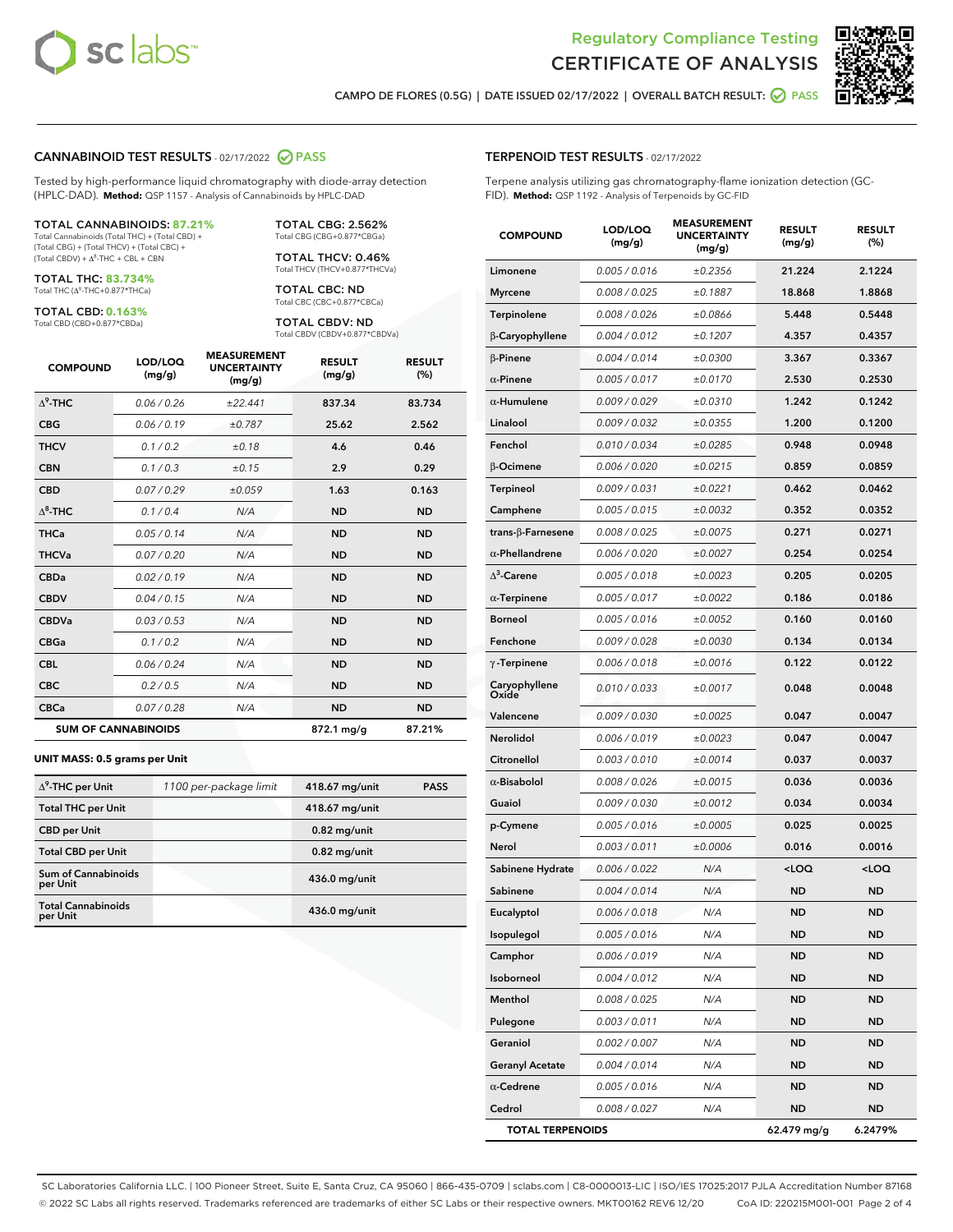



CAMPO DE FLORES (0.5G) | DATE ISSUED 02/17/2022 | OVERALL BATCH RESULT: ☑ PASS

# CATEGORY 1 PESTICIDE TEST RESULTS - 02/17/2022 2 PASS

Pesticide and plant growth regulator analysis utilizing high-performance liquid chromatography-mass spectrometry (HPLC-MS) or gas chromatography-mass spectrometry (GC-MS). \*GC-MS utilized where indicated. **Method:** QSP 1212 - Analysis of Pesticides and Mycotoxins by LC-MS or QSP 1213 - Analysis of Pesticides by GC-MS

| 0.03 / 0.08<br><b>ND</b><br>Aldicarb<br>$\ge$ LOD<br>N/A<br><b>PASS</b><br>Carbofuran<br>0.02 / 0.05<br>$>$ LOD<br>N/A<br><b>ND</b><br><b>PASS</b><br>Chlordane*<br>0.03 / 0.08<br>N/A<br><b>ND</b><br><b>PASS</b><br>$\ge$ LOD<br>Chlorfenapyr*<br>0.03/0.10<br>N/A<br><b>ND</b><br><b>PASS</b><br>$\ge$ LOD<br>N/A<br><b>ND</b><br><b>PASS</b><br>Chlorpyrifos<br>0.02/0.06<br>$>$ LOD<br>0.02 / 0.07<br><b>PASS</b><br>Coumaphos<br>$\ge$ LOD<br>N/A<br><b>ND</b><br>Daminozide<br>0.02 / 0.07<br>N/A<br><b>PASS</b><br>$\ge$ LOD<br><b>ND</b><br><b>Dichlorvos</b><br>0.03/0.09<br>$\ge$ LOD<br>N/A<br><b>ND</b><br><b>PASS</b><br>(DDVP)<br>0.03 / 0.08<br><b>ND</b><br>Dimethoate<br>$>$ LOD<br>N/A<br><b>PASS</b><br>0.03/0.10<br><b>ND</b><br><b>PASS</b><br>Ethoprophos<br>$>$ LOD<br>N/A<br>0.02 / 0.06<br>N/A<br><b>ND</b><br><b>PASS</b><br>Etofenprox<br>$\ge$ LOD<br>0.03 / 0.08<br>N/A<br><b>ND</b><br><b>PASS</b><br>Fenoxycarb<br>$\ge$ LOD<br>0.03 / 0.08<br><b>ND</b><br><b>PASS</b><br>Fipronil<br>$\ge$ LOD<br>N/A<br>Imazalil<br>0.02 / 0.06<br>N/A<br><b>ND</b><br><b>PASS</b><br>$\ge$ LOD<br><b>Methiocarb</b><br>0.02 / 0.07<br>$\ge$ LOD<br>N/A<br><b>ND</b><br><b>PASS</b><br>Parathion-methyl<br>0.03/0.10<br>$>$ LOD<br>N/A<br><b>ND</b><br><b>PASS</b><br>0.03/0.09<br>N/A<br><b>ND</b><br><b>PASS</b><br><b>Mevinphos</b><br>$\ge$ LOD<br>Paclobutrazol<br>0.02 / 0.05<br>N/A<br><b>ND</b><br><b>PASS</b><br>$\ge$ LOD<br>0.03/0.09<br>$>$ LOD<br>N/A<br><b>ND</b><br><b>PASS</b><br>Propoxur<br>0.03 / 0.08<br>$\ge$ LOD<br>N/A<br><b>ND</b><br><b>PASS</b><br>Spiroxamine<br>0.03/0.10<br>N/A<br><b>ND</b><br><b>PASS</b><br>Thiacloprid<br>$\ge$ LOD | <b>COMPOUND</b> | LOD/LOQ<br>$(\mu g/g)$ | <b>ACTION</b><br><b>LIMIT</b><br>$(\mu g/g)$ | <b>MEASUREMENT</b><br><b>UNCERTAINTY</b><br>$(\mu g/g)$ | <b>RESULT</b><br>$(\mu g/g)$ | <b>RESULT</b> |
|-----------------------------------------------------------------------------------------------------------------------------------------------------------------------------------------------------------------------------------------------------------------------------------------------------------------------------------------------------------------------------------------------------------------------------------------------------------------------------------------------------------------------------------------------------------------------------------------------------------------------------------------------------------------------------------------------------------------------------------------------------------------------------------------------------------------------------------------------------------------------------------------------------------------------------------------------------------------------------------------------------------------------------------------------------------------------------------------------------------------------------------------------------------------------------------------------------------------------------------------------------------------------------------------------------------------------------------------------------------------------------------------------------------------------------------------------------------------------------------------------------------------------------------------------------------------------------------------------------------------------------------------------------------------------------------------|-----------------|------------------------|----------------------------------------------|---------------------------------------------------------|------------------------------|---------------|
|                                                                                                                                                                                                                                                                                                                                                                                                                                                                                                                                                                                                                                                                                                                                                                                                                                                                                                                                                                                                                                                                                                                                                                                                                                                                                                                                                                                                                                                                                                                                                                                                                                                                                         |                 |                        |                                              |                                                         |                              |               |
|                                                                                                                                                                                                                                                                                                                                                                                                                                                                                                                                                                                                                                                                                                                                                                                                                                                                                                                                                                                                                                                                                                                                                                                                                                                                                                                                                                                                                                                                                                                                                                                                                                                                                         |                 |                        |                                              |                                                         |                              |               |
|                                                                                                                                                                                                                                                                                                                                                                                                                                                                                                                                                                                                                                                                                                                                                                                                                                                                                                                                                                                                                                                                                                                                                                                                                                                                                                                                                                                                                                                                                                                                                                                                                                                                                         |                 |                        |                                              |                                                         |                              |               |
|                                                                                                                                                                                                                                                                                                                                                                                                                                                                                                                                                                                                                                                                                                                                                                                                                                                                                                                                                                                                                                                                                                                                                                                                                                                                                                                                                                                                                                                                                                                                                                                                                                                                                         |                 |                        |                                              |                                                         |                              |               |
|                                                                                                                                                                                                                                                                                                                                                                                                                                                                                                                                                                                                                                                                                                                                                                                                                                                                                                                                                                                                                                                                                                                                                                                                                                                                                                                                                                                                                                                                                                                                                                                                                                                                                         |                 |                        |                                              |                                                         |                              |               |
|                                                                                                                                                                                                                                                                                                                                                                                                                                                                                                                                                                                                                                                                                                                                                                                                                                                                                                                                                                                                                                                                                                                                                                                                                                                                                                                                                                                                                                                                                                                                                                                                                                                                                         |                 |                        |                                              |                                                         |                              |               |
|                                                                                                                                                                                                                                                                                                                                                                                                                                                                                                                                                                                                                                                                                                                                                                                                                                                                                                                                                                                                                                                                                                                                                                                                                                                                                                                                                                                                                                                                                                                                                                                                                                                                                         |                 |                        |                                              |                                                         |                              |               |
|                                                                                                                                                                                                                                                                                                                                                                                                                                                                                                                                                                                                                                                                                                                                                                                                                                                                                                                                                                                                                                                                                                                                                                                                                                                                                                                                                                                                                                                                                                                                                                                                                                                                                         |                 |                        |                                              |                                                         |                              |               |
|                                                                                                                                                                                                                                                                                                                                                                                                                                                                                                                                                                                                                                                                                                                                                                                                                                                                                                                                                                                                                                                                                                                                                                                                                                                                                                                                                                                                                                                                                                                                                                                                                                                                                         |                 |                        |                                              |                                                         |                              |               |
|                                                                                                                                                                                                                                                                                                                                                                                                                                                                                                                                                                                                                                                                                                                                                                                                                                                                                                                                                                                                                                                                                                                                                                                                                                                                                                                                                                                                                                                                                                                                                                                                                                                                                         |                 |                        |                                              |                                                         |                              |               |
|                                                                                                                                                                                                                                                                                                                                                                                                                                                                                                                                                                                                                                                                                                                                                                                                                                                                                                                                                                                                                                                                                                                                                                                                                                                                                                                                                                                                                                                                                                                                                                                                                                                                                         |                 |                        |                                              |                                                         |                              |               |
|                                                                                                                                                                                                                                                                                                                                                                                                                                                                                                                                                                                                                                                                                                                                                                                                                                                                                                                                                                                                                                                                                                                                                                                                                                                                                                                                                                                                                                                                                                                                                                                                                                                                                         |                 |                        |                                              |                                                         |                              |               |
|                                                                                                                                                                                                                                                                                                                                                                                                                                                                                                                                                                                                                                                                                                                                                                                                                                                                                                                                                                                                                                                                                                                                                                                                                                                                                                                                                                                                                                                                                                                                                                                                                                                                                         |                 |                        |                                              |                                                         |                              |               |
|                                                                                                                                                                                                                                                                                                                                                                                                                                                                                                                                                                                                                                                                                                                                                                                                                                                                                                                                                                                                                                                                                                                                                                                                                                                                                                                                                                                                                                                                                                                                                                                                                                                                                         |                 |                        |                                              |                                                         |                              |               |
|                                                                                                                                                                                                                                                                                                                                                                                                                                                                                                                                                                                                                                                                                                                                                                                                                                                                                                                                                                                                                                                                                                                                                                                                                                                                                                                                                                                                                                                                                                                                                                                                                                                                                         |                 |                        |                                              |                                                         |                              |               |
|                                                                                                                                                                                                                                                                                                                                                                                                                                                                                                                                                                                                                                                                                                                                                                                                                                                                                                                                                                                                                                                                                                                                                                                                                                                                                                                                                                                                                                                                                                                                                                                                                                                                                         |                 |                        |                                              |                                                         |                              |               |
|                                                                                                                                                                                                                                                                                                                                                                                                                                                                                                                                                                                                                                                                                                                                                                                                                                                                                                                                                                                                                                                                                                                                                                                                                                                                                                                                                                                                                                                                                                                                                                                                                                                                                         |                 |                        |                                              |                                                         |                              |               |
|                                                                                                                                                                                                                                                                                                                                                                                                                                                                                                                                                                                                                                                                                                                                                                                                                                                                                                                                                                                                                                                                                                                                                                                                                                                                                                                                                                                                                                                                                                                                                                                                                                                                                         |                 |                        |                                              |                                                         |                              |               |
|                                                                                                                                                                                                                                                                                                                                                                                                                                                                                                                                                                                                                                                                                                                                                                                                                                                                                                                                                                                                                                                                                                                                                                                                                                                                                                                                                                                                                                                                                                                                                                                                                                                                                         |                 |                        |                                              |                                                         |                              |               |
|                                                                                                                                                                                                                                                                                                                                                                                                                                                                                                                                                                                                                                                                                                                                                                                                                                                                                                                                                                                                                                                                                                                                                                                                                                                                                                                                                                                                                                                                                                                                                                                                                                                                                         |                 |                        |                                              |                                                         |                              |               |
|                                                                                                                                                                                                                                                                                                                                                                                                                                                                                                                                                                                                                                                                                                                                                                                                                                                                                                                                                                                                                                                                                                                                                                                                                                                                                                                                                                                                                                                                                                                                                                                                                                                                                         |                 |                        |                                              |                                                         |                              |               |

# CATEGORY 2 PESTICIDE TEST RESULTS - 02/17/2022 2 PASS

| <b>COMPOUND</b>          | LOD/LOO<br>$(\mu g/g)$ | <b>ACTION</b><br><b>LIMIT</b><br>$(\mu g/g)$ | <b>MEASUREMENT</b><br><b>UNCERTAINTY</b><br>$(\mu g/g)$ | <b>RESULT</b><br>$(\mu g/g)$ | <b>RESULT</b> |  |
|--------------------------|------------------------|----------------------------------------------|---------------------------------------------------------|------------------------------|---------------|--|
| Abamectin                | 0.03/0.10              | 0.1                                          | N/A                                                     | <b>ND</b>                    | <b>PASS</b>   |  |
| Acephate                 | 0.02 / 0.07            | 0.1                                          | N/A                                                     | <b>ND</b>                    | <b>PASS</b>   |  |
| Acequinocyl              | 0.02/0.07              | 0.1                                          | N/A                                                     | <b>ND</b>                    | <b>PASS</b>   |  |
| Acetamiprid              | 0.02/0.05              | 0.1                                          | N/A                                                     | <b>ND</b>                    | <b>PASS</b>   |  |
| Azoxystrobin             | 0.02 / 0.07            | 0.1                                          | N/A                                                     | <b>ND</b>                    | <b>PASS</b>   |  |
| <b>Bifenazate</b>        | 0.01/0.04              | 0.1                                          | N/A                                                     | <b>ND</b>                    | <b>PASS</b>   |  |
| <b>Bifenthrin</b>        | 0.02/0.05              | 3                                            | N/A                                                     | <b>ND</b>                    | <b>PASS</b>   |  |
| <b>Boscalid</b>          | 0.03/0.09              | 0.1                                          | N/A                                                     | <b>ND</b>                    | <b>PASS</b>   |  |
| Captan                   | 0.19/0.57              | 0.7                                          | N/A                                                     | <b>ND</b>                    | <b>PASS</b>   |  |
| Carbaryl                 | 0.02/0.06              | 0.5                                          | N/A                                                     | <b>ND</b>                    | <b>PASS</b>   |  |
| Chlorantranilip-<br>role | 0.04/0.12              | 10                                           | N/A                                                     | <b>ND</b>                    | <b>PASS</b>   |  |
| Clofentezine             | 0.03/0.09              | 0.1                                          | N/A                                                     | <b>ND</b>                    | <b>PASS</b>   |  |

#### CATEGORY 2 PESTICIDE TEST RESULTS - 02/17/2022 continued

| <b>COMPOUND</b>               | LOD/LOQ<br>(µg/g) | <b>ACTION</b><br><b>LIMIT</b><br>(µg/g) | <b>MEASUREMENT</b><br><b>UNCERTAINTY</b><br>$(\mu g/g)$ | <b>RESULT</b><br>(µg/g) | <b>RESULT</b> |
|-------------------------------|-------------------|-----------------------------------------|---------------------------------------------------------|-------------------------|---------------|
| Cyfluthrin                    | 0.12 / 0.38       | $\overline{c}$                          | N/A                                                     | <b>ND</b>               | <b>PASS</b>   |
| Cypermethrin                  | 0.11 / 0.32       | $\mathcal{I}$                           | N/A                                                     | <b>ND</b>               | <b>PASS</b>   |
| <b>Diazinon</b>               | 0.02 / 0.05       | 0.1                                     | N/A                                                     | <b>ND</b>               | <b>PASS</b>   |
| Dimethomorph                  | 0.03 / 0.09       | 2                                       | N/A                                                     | <b>ND</b>               | PASS          |
| Etoxazole                     | 0.02 / 0.06       | 0.1                                     | N/A                                                     | <b>ND</b>               | <b>PASS</b>   |
| Fenhexamid                    | 0.03 / 0.09       | 0.1                                     | N/A                                                     | <b>ND</b>               | <b>PASS</b>   |
| Fenpyroximate                 | 0.02 / 0.06       | 0.1                                     | N/A                                                     | <b>ND</b>               | <b>PASS</b>   |
| Flonicamid                    | 0.03 / 0.10       | 0.1                                     | N/A                                                     | ND                      | PASS          |
| Fludioxonil                   | 0.03 / 0.10       | 0.1                                     | N/A                                                     | <b>ND</b>               | <b>PASS</b>   |
| Hexythiazox                   | 0.02 / 0.07       | 0.1                                     | N/A                                                     | <b>ND</b>               | <b>PASS</b>   |
| Imidacloprid                  | 0.04 / 0.11       | 5                                       | N/A                                                     | <b>ND</b>               | <b>PASS</b>   |
| Kresoxim-methyl               | 0.02 / 0.07       | 0.1                                     | N/A                                                     | <b>ND</b>               | <b>PASS</b>   |
| <b>Malathion</b>              | 0.03 / 0.09       | 0.5                                     | N/A                                                     | <b>ND</b>               | PASS          |
| Metalaxyl                     | 0.02 / 0.07       | $\overline{c}$                          | N/A                                                     | <b>ND</b>               | <b>PASS</b>   |
| Methomyl                      | 0.03 / 0.10       | $\mathcal{I}$                           | N/A                                                     | <b>ND</b>               | <b>PASS</b>   |
| Myclobutanil                  | 0.03 / 0.09       | 0.1                                     | N/A                                                     | <b>ND</b>               | <b>PASS</b>   |
| Naled                         | 0.02 / 0.07       | 0.1                                     | N/A                                                     | ND                      | <b>PASS</b>   |
| Oxamyl                        | 0.04 / 0.11       | 0.5                                     | N/A                                                     | ND                      | PASS          |
| Pentachloronitro-<br>benzene* | 0.03/0.09         | 0.1                                     | N/A                                                     | <b>ND</b>               | <b>PASS</b>   |
| Permethrin                    | 0.04 / 0.12       | 0.5                                     | N/A                                                     | ND                      | <b>PASS</b>   |
| Phosmet                       | 0.03 / 0.10       | 0.1                                     | N/A                                                     | ND                      | <b>PASS</b>   |
| Piperonyl<br><b>Butoxide</b>  | 0.02 / 0.07       | 3                                       | N/A                                                     | ND                      | <b>PASS</b>   |
| Prallethrin                   | 0.03 / 0.08       | 0.1                                     | N/A                                                     | <b>ND</b>               | <b>PASS</b>   |
| Propiconazole                 | 0.02 / 0.07       | 0.1                                     | N/A                                                     | ND                      | PASS          |
| Pyrethrins                    | 0.04 / 0.12       | 0.5                                     | N/A                                                     | ND                      | PASS          |
| Pyridaben                     | 0.02 / 0.07       | 0.1                                     | N/A                                                     | ND                      | <b>PASS</b>   |
| Spinetoram                    | 0.02 / 0.07       | 0.1                                     | N/A                                                     | <b>ND</b>               | PASS          |
| Spinosad                      | 0.02 / 0.07       | 0.1                                     | N/A                                                     | <b>ND</b>               | <b>PASS</b>   |
| Spiromesifen                  | 0.02 / 0.05       | 0.1                                     | N/A                                                     | <b>ND</b>               | <b>PASS</b>   |
| Spirotetramat                 | 0.02 / 0.06       | 0.1                                     | N/A                                                     | ND                      | <b>PASS</b>   |
| Tebuconazole                  | 0.02 / 0.07       | 0.1                                     | N/A                                                     | ND                      | <b>PASS</b>   |
| Thiamethoxam                  | 0.03 / 0.10       | 5                                       | N/A                                                     | <b>ND</b>               | <b>PASS</b>   |
| Trifloxystrobin               | 0.03 / 0.08       | 0.1                                     | N/A                                                     | <b>ND</b>               | <b>PASS</b>   |

SC Laboratories California LLC. | 100 Pioneer Street, Suite E, Santa Cruz, CA 95060 | 866-435-0709 | sclabs.com | C8-0000013-LIC | ISO/IES 17025:2017 PJLA Accreditation Number 87168 © 2022 SC Labs all rights reserved. Trademarks referenced are trademarks of either SC Labs or their respective owners. MKT00162 REV6 12/20 CoA ID: 220215M001-001 Page 3 of 4